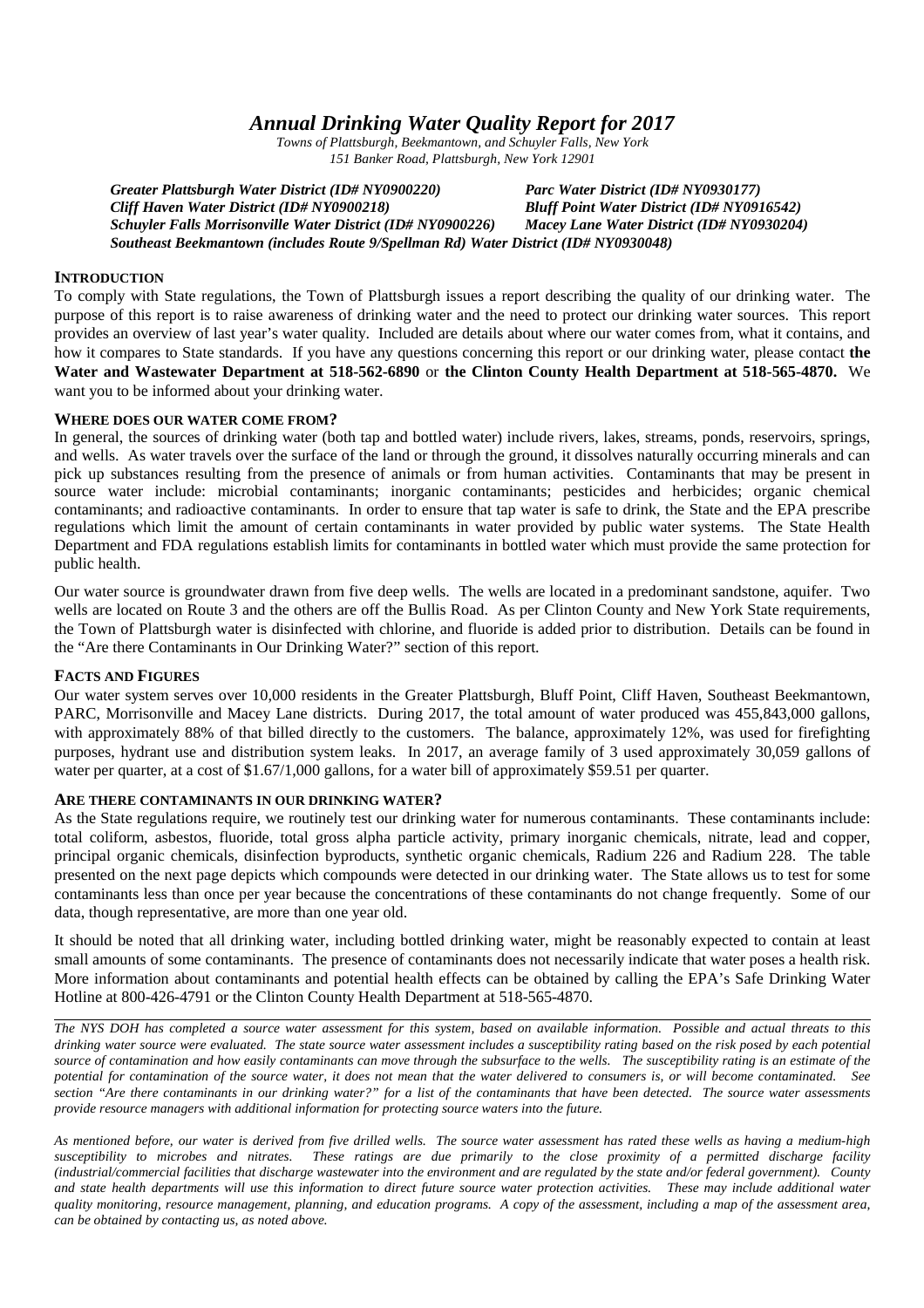#### **Greater Plattsburgh and Associated Systems**

| <b>TEST RESULTS</b>                                                                                                             |                         |                                                     |                                 |                                          |                        |                |            |                                                                                                                                                                                                                  |  |  |
|---------------------------------------------------------------------------------------------------------------------------------|-------------------------|-----------------------------------------------------|---------------------------------|------------------------------------------|------------------------|----------------|------------|------------------------------------------------------------------------------------------------------------------------------------------------------------------------------------------------------------------|--|--|
| Contaminant                                                                                                                     | <b>Violation</b><br>Y/N | <b>Sample</b><br>Date                               | <b>Result</b>                   | Range<br>Detected/RAA                    | Unit<br><b>Measure</b> | <b>MCLG</b>    | <b>MCL</b> | <b>Likely Source</b><br>of Contamination                                                                                                                                                                         |  |  |
| <b>Disinfection Byproducts</b>                                                                                                  |                         |                                                     |                                 |                                          |                        |                |            |                                                                                                                                                                                                                  |  |  |
| <b>Total Trihalomethanes</b><br>Greater Plattsburgh<br>Macey Lane<br>Southeast Beekmantown<br><b>PARC</b><br><b>Bluff Point</b> | N<br>N<br>N<br>N<br>N   | 7/11/17<br>7/12/16<br>8/21/17<br>8/21/17<br>8/21/17 | 6.0<br>2.9<br>5.2<br>0.6<br>1.7 |                                          | $\frac{u g}{l}$        | <b>NA</b>      | 80         | By-product of drinking water<br>chlorination needed to kill harmful<br>organisms                                                                                                                                 |  |  |
| <b>Total Haloacetic Acids</b><br>Greater Plattsburgh                                                                            | N                       | 7/11/17                                             | 1.1                             |                                          | $\frac{u g}{l}$        | NA             | 60         | By-product of drinking water<br>chlorination needed to kill harmful<br>organisms                                                                                                                                 |  |  |
|                                                                                                                                 |                         |                                                     |                                 | <b>Inorganic Contaminants</b>            |                        |                |            |                                                                                                                                                                                                                  |  |  |
| Fluoride $(a)$<br>Greater Plattsburgh                                                                                           | N                       | Monthly                                             | 0.6                             | $0.2 - 0.9$                              | mg/1                   | 4              | 2.2        | Water additive that promotes<br>strong teeth; Erosion of natural<br>deposits                                                                                                                                     |  |  |
| <b>Nitrate</b><br>Greater Plattsburgh                                                                                           | N                       | 1/12/17                                             | 0.18                            |                                          | mg/l                   | 10             | 10         | Runoff from fertilizer use;<br>Leaching from septic tanks,<br>sewage; Erosion of natural<br>deposits                                                                                                             |  |  |
| Bis (2-ethylhexyl)<br>phthalate<br>Greater Plattsburgh                                                                          | N                       | 4/10/17                                             | 0.8                             |                                          | $\frac{u g}{l}$        | $\overline{0}$ | 6          | Some people who drink water in<br>excess of the MCL over many<br>years may have problems with<br>their liver, or experience<br>reproductive difficulties, and may<br>have an increased risk of getting<br>cancer |  |  |
| <b>Barium</b><br>Greater Plattsburgh                                                                                            | N                       | 4/10/17                                             | 0.005                           |                                          | mg/1                   | 2              | 2          | Erosion of natural deposits,<br>discharge from drilling waste                                                                                                                                                    |  |  |
| Lead $(c)$<br>Cliff Haven $(b)$<br>90 <sup>th</sup> percentile of 12 samples                                                    | N                       | 8/23/16                                             | 0.002                           | $< 0.001 - 0.004$                        |                        |                |            |                                                                                                                                                                                                                  |  |  |
| Morrisonville(Schuyler<br>Falls(b)                                                                                              | N                       | 6/6/17                                              | 0.001                           | $< 0.001 - 0.0013$                       |                        |                |            | Corrosion of household plumbing                                                                                                                                                                                  |  |  |
| 90 <sup>th</sup> percentile of 12 samples<br>Macey Lane $(b)$<br>90 <sup>th</sup> percentile of 7samples                        | N<br>N                  | 6/6/17<br>6/6/17                                    | 0.0026<br>0.005                 | $< 0.001 - 0.0094$<br>$< 0.001 - 0.0065$ | mg/1                   | <b>NA</b>      | $AL=0.015$ | systems; Erosion of natural<br>deposits                                                                                                                                                                          |  |  |
| PARC $(b)$<br>90 <sup>th</sup> percentile of 5 samples<br>GPA(b)<br>90 <sup>th</sup> percentile of 30samples                    | N                       | 9/14/15                                             | 0.01                            | $< 0.01 - 0.02$                          |                        |                |            |                                                                                                                                                                                                                  |  |  |
| Copper $(c)$<br>Cliff Haven $(b)$<br>90 <sup>th</sup> percentile of 12 samples                                                  | ${\bf N}$               | 8/23/16                                             | 0.25                            | $0.13 - 0.29$                            |                        |                |            |                                                                                                                                                                                                                  |  |  |
| Morrisonville(Schuyler<br>Falls $)$ (b)                                                                                         | ${\bf N}$               | 6/6/17                                              | 0.27                            | $0.023 - 0.68$                           |                        |                |            | Corrosion of household plumbing                                                                                                                                                                                  |  |  |
| $90th$ percentile of 12 samples<br>Macey Lane $(b)$<br>90 <sup>th</sup> percentile of 7 samples                                 | ${\bf N}$               | 6/6/17<br>6/6/17                                    | 0.096                           | $0.050 - 0.12$                           | mg/L                   | 1.3            | $AL=1.3$   | systems; Erosion of natural<br>deposits                                                                                                                                                                          |  |  |
| PARC(b)<br>90 <sup>th</sup> percentile of 5 samples                                                                             | ${\bf N}$<br>${\bf N}$  | 9/14/15                                             | 0.48<br>0.12                    | $0.067 - 0.59$<br>$< 0.020 - 0.27$       |                        |                |            |                                                                                                                                                                                                                  |  |  |
| GPA(b)<br>90 <sup>th</sup> percentile of 30 samples                                                                             |                         |                                                     |                                 |                                          |                        |                |            |                                                                                                                                                                                                                  |  |  |

#### **NOTES:**

- *a.* The result is the average for the year 2017.
- *b.* The action levels for lead and copper were not exceeded at the test sites.
- *c*. The result represents the 90<sup>th</sup> percentile of the sites tested. A percentile is a value on a scale of 100 that indicates the percent of a distribution that is equal to or below it. The 90<sup>th</sup> percentile is equal to or greater than 90% of the lead and/or copper values detected in our water system
- *d.* The State allows us to monitor for some contaminants less than once per year because the concentrations of these contaminants do not change frequently. Some of our data, though representative, are more than a year old.

#### **DEFINITIONS:**

*Maximum Contaminant Level* **(**MCL): The highest level of a contaminant that is allowed in drinking water. MCLs are set as close to the MCLGs as feasible. *Maximum Contaminant Level Goal* (MCLG): The level of a contaminant in drinking water below which there is no known or expected risk to health. MCLGs allow for a margin of safety.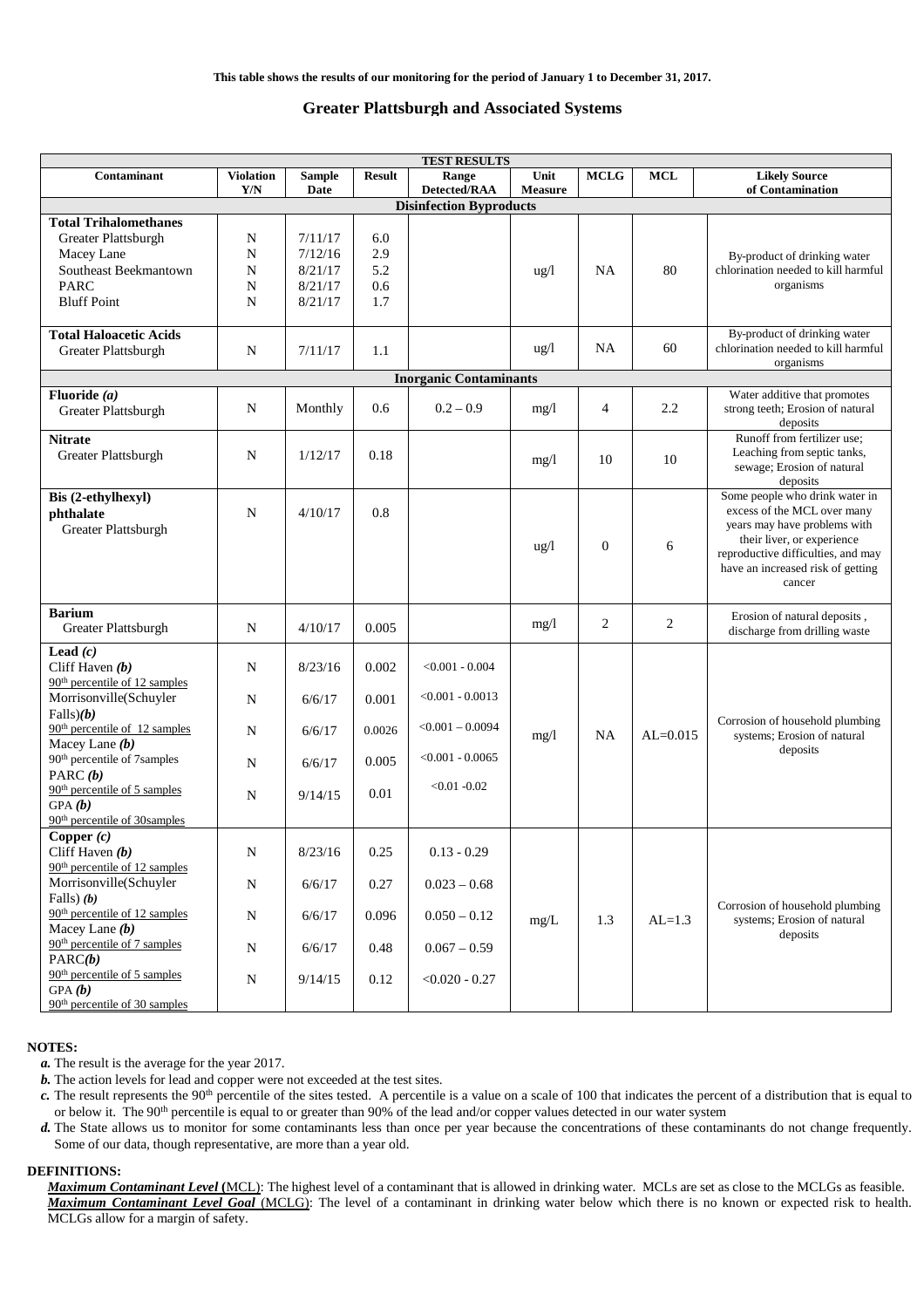*Maximum Residual Disinfectant Level* (MRDL): The highest level of a disinfectant allowed in drinking water. There is convincing evidence that addition of a disinfectant is necessary for control of microbial contaminants.

*Maximum Residual Disinfectant Level Goal* (MRDLG): The level of a drinking water disinfectant below which there is no known or expected risk to health. MRDLGs do not reflect the benefits of the use of disinfectants to control microbial contamination.

*Action Level* **(**AL): The concentration of a contaminant, which, if exceeded, triggers treatment or other requirements, which a water system must follow.

*Treatment Technique* (TT): A required process intended to reduce the level of a contaminant in drinking water.

*Non-Detects* (ND): Laboratory analysis indicates that the constituent is not present.

*Milligrams per liter* (mg/l): Corresponds to one part of liquid in one million parts of liquid (parts per million - ppm).

*Micrograms per liter* (ug/l): Corresponds to one part of liquid in one billion parts of liquid (parts per billion - ppb).

*Picocuries per liter* (pCi/L): A measure of the radioactivity in water.

*RAA:* Running annual average

*BRL*: Below reportable level

#### **WHAT DOES THIS INFORMATION MEAN?**

Water quality for the Greater Plattsburgh Water District has always been of exceptional quality. Water quality of all wells meets current Health Department requirements. The Town collects ten monthly samples in Greater Plattsburgh, two in Morrisonville, one in each Southeast Beekmantown, Bluff Point and Cliff Haven for total coliform and E. coli analysis. In addition, one quarterly sample is collected from PARC and Macey Lane. We have learned through our testing that some contaminants have been detected; however, these contaminants were detected below the level allowed by the State.

*If present, an elevated level of lead can cause serious health problems, especially for pregnant women and young children. Lead in drinking water is primarily from materials and components associated with the service lines and home plumbing. The Town of Plattsburgh is responsible for providing high quality drinking water, but cannot control the variety of materials used in plumbing components. When your water has been sitting for several hours, you can minimize the potential for lead exposure by flushing your tap for up to 2 minutes before using the water for drinking and cooking. If you are concerned about lead in your water, you may wish to have your water tested. Information on lead in drinking water, testing methods and steps you can take to minimize exposure is available from the Safe Drinking Water Hotline or at http://www.epa.gov/safewater/lead.*

### **IS OUR WATER SYSTEM MEETING OTHER RULES THAT GOVERN OPERATIONS?**

We are required to monitor our drinking water for specific contaminants on a regular basis. Results of regular monitoring are an indicator of whether or not our drinking water meets health standards. Our system was in compliance with applicable State drinking water operating, monitoring and reporting requirements.

In this reporting period, the Greater Plattsburgh Water District experienced incidents requiring "Boil Water" notices. None of these incidents were a result of system contamination, but were issued as precautions due to system leaks, breaks or pressure reductions. The dates and reasons for these notifications are as follows:

|                | 1/19/2017  | Valve repair     | Follow up samples negative | Greater Plattsburgh WD |
|----------------|------------|------------------|----------------------------|------------------------|
|                | 4/5/2017   | Water line break | Follow up samples negative | <b>PARC</b>            |
| $\mathcal{R}$  | 5/16/2017  | Valve repair     | Follow up samples negative | <b>PARC</b>            |
| $\overline{4}$ | 7/19/2017  | Water line break | Follow up samples negative | Greater Plattsburgh WD |
| .5             | 7/28/2017  | Water line break | Follow up samples negative | Greater Plattsburgh WD |
| 6              | 9/7/2017   | Water line break | Follow up samples negative | <b>PARC</b>            |
|                | 10/2/2017  | Water line break | Follow up samples negative | Greater Plattsburgh WD |
|                | 12/18/2017 | Water line break | Follow up samples negative | PARC WD                |

### **DO I NEED TO TAKE SPECIAL PRECAUTIONS?**

Some people may be more vulnerable to disease causing microorganisms or pathogens in drinking water than the general population. Immuno-compromised persons such as persons with cancer undergoing chemotherapy, persons who have undergone organ transplants, people with HIV/AIDS or other immune system disorders, some elderly, and infants can be particularly at risk from infections. These people should seek advice from their health care provider about their drinking water. EPA/CDC guidelines on appropriate means to lessen the risk of infection by Cryptosporidium, Giardia and other microbial pathogens are available from the Safe Drinking Water Hotline at 800-426-4791.

*Our system is one of the many drinking water systems in New York State that provides drinking water with a controlled, low level of fluoride for consumer dental health protection. According to the United States Centers for Disease Control, fluoride is very effective in preventing cavities when present in drinking water at an optimal level of 0.7 mg/l. To ensure that the fluoride supplement in your water provides optimal dental protection, the State Department of Health requires that we monitor fluoride levels on a daily basis. During 2016, monitoring results showed fluoride levels well below the 2.2 mg/l MCL for fluoride.*